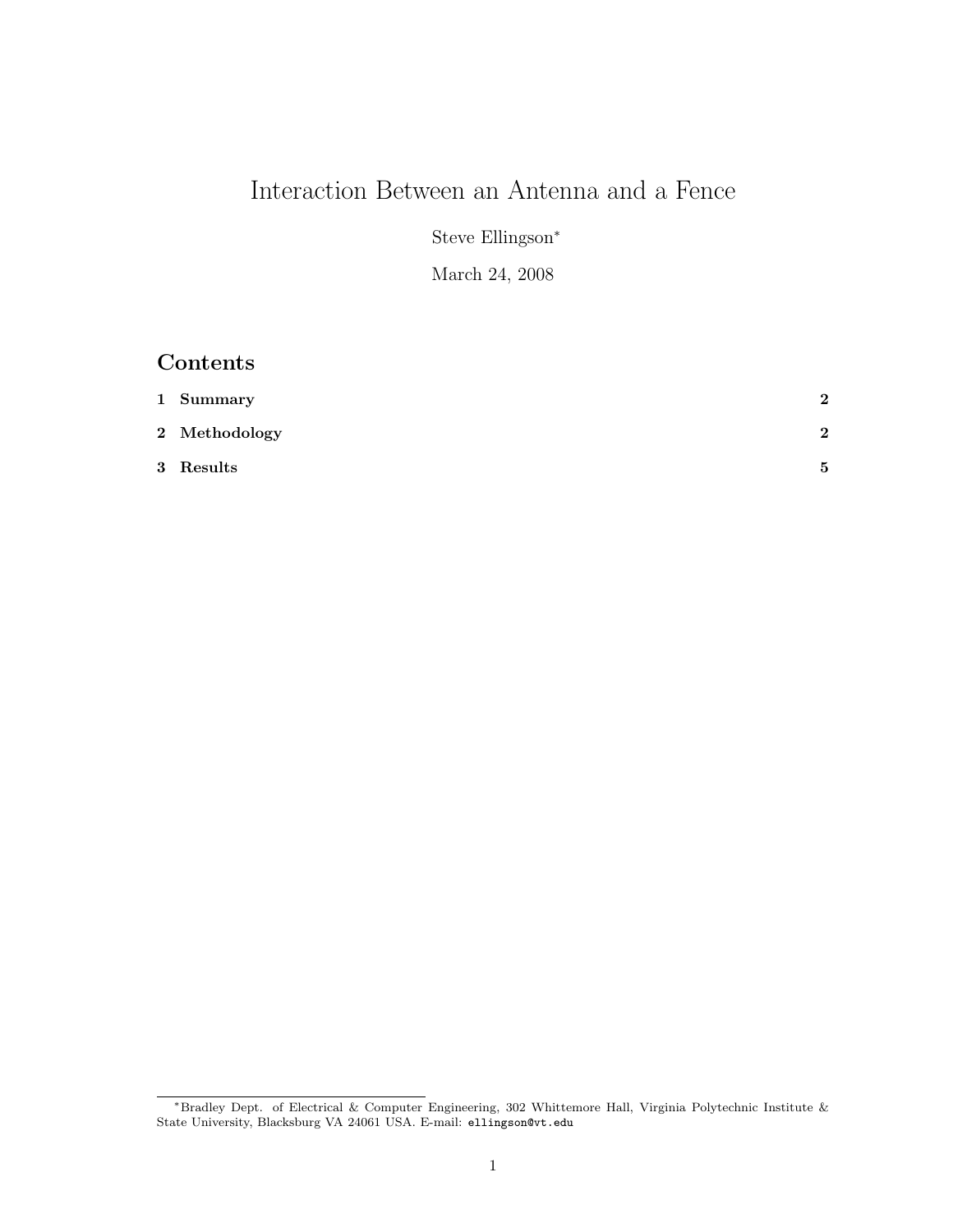

Figure 1: Diagram of the antenna-fence interaction scenario considered in this memo.

#### 1 Summary

LWA stations are to be enclosed by a fence in order to provide some protection against wildlife. This memo attempts to quantify the effect of the fence on the electromagnetic performance of nearby antennas. The problem is investigated using a single thick-wire inverted-V dipole in the vicinity of a single section of barbed-wire fence 8 m long (including 3 metal vertical post supports)  $\times$  1.23 m high. It is found that the fence can be expected to have only a small effect on antenna impedance, but a potentially significant impact on pattern. When the fence is 5 meters from the antenna terminals (∼ 3.7 m from the closest point on the orthogonally-oriented dipole in a dual-polarization antenna stand), the co-polarized H-plane pattern is perturbed by about  $\pm 0.5$  dB at 38 MHz. The perturbation increases to about  $\pm 0.8$  dB at 80 MHz with proportionally faster ripple. The ripple magnitude decreases by roughly a factor of 2 when the separation is increased to 10 m, however the ripple rate doubles. The results are very similar regardless of the ground treatment; i.e., for perfectly-conducting ground or the usual lossy dielectric earth ground model ( $\epsilon_r=13$ ,  $\sigma=5$  mS/m), and do not appear to be sensitive to the manner in which the fence is attached to the ground.

#### 2 Methodology

Figure 1 shows the scenario considered in this memo. The scenario is analyzed using a NEC2-based method of moments code. The scenario consists of a single V-shaped dipole in the vicinity of a section of fencing. The dipole arms are 68 mm in diameter, which is about  $0.02\lambda$  at 88 MHz. The highest point of the dipole is 1.5 m and the dipole arms extend 45° from the vertical. The feed region is a horizontal wire 10 cm in length, and the arms are each 1.7 m long. The resulting impedance is shown in Figure 2. Note that two cases are shown. The first case assumes the dipole is located over a perfect electric conductor (PEC) material, whereas the second case assumes a realistic earth ground modeled as a lossy dielectric with relative permittivity 13 and conductivity  $5 \text{ mS/m}$ . As expected, the results are similar but with noticeable differences.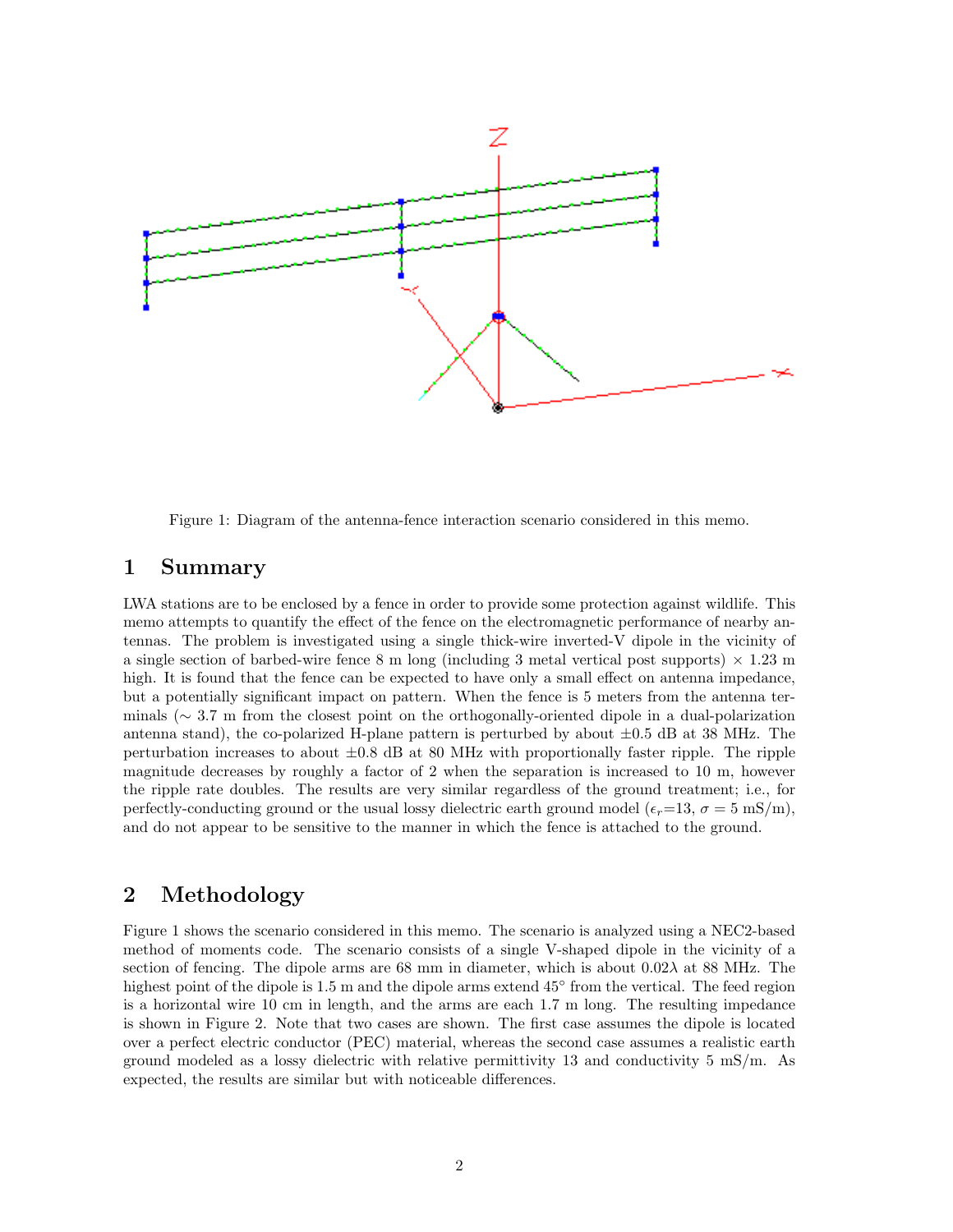

Figure 2: The impedance of the dipole used in this study when no is fence present. Results shown for PEC ground and the earth ground model discussed in the text.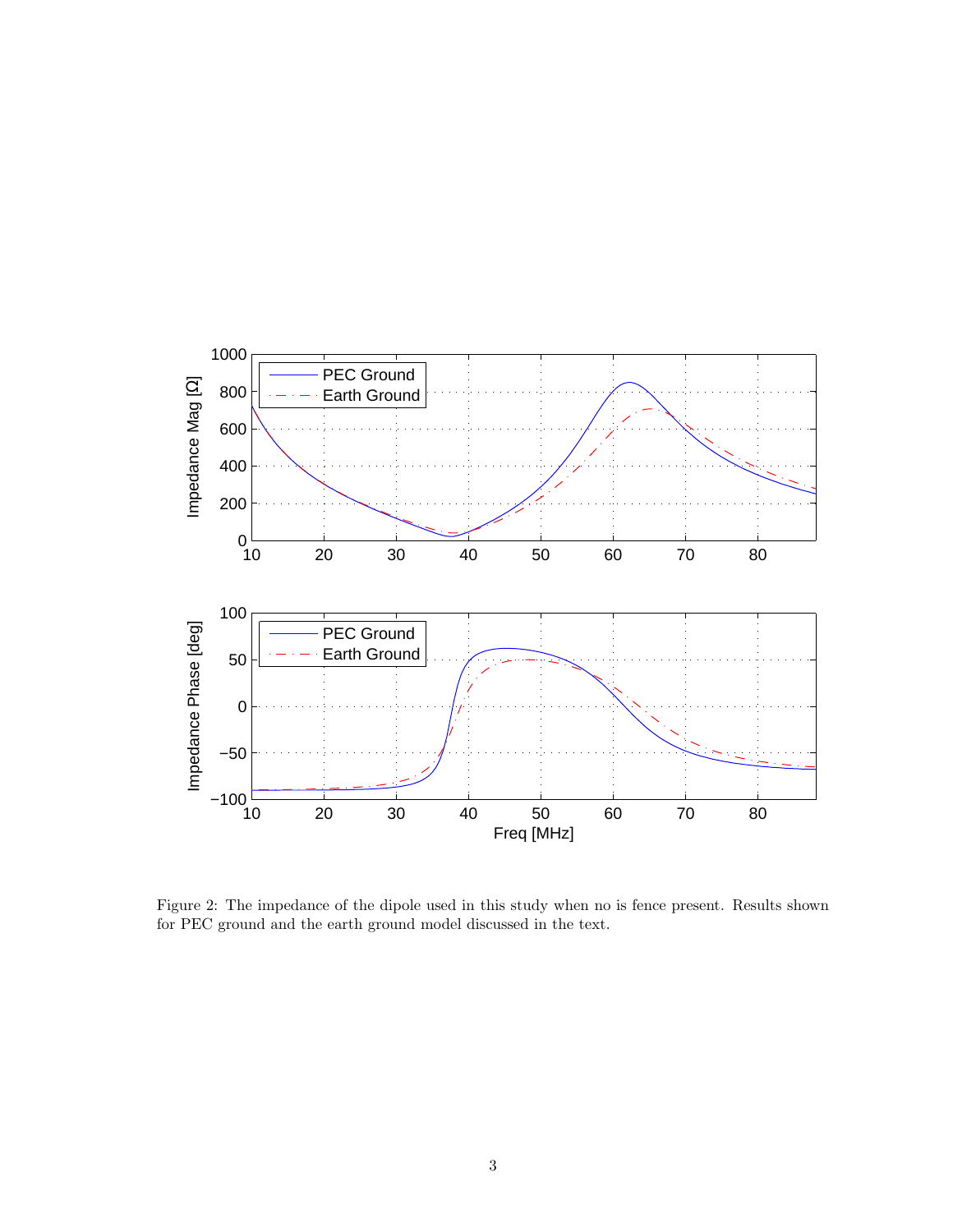

Figure 3: Co-polarized H-plane pattern at 38 MHz for the isolated antenna (i.e., no fence) in both ground conditions. Note that the reduced gain in the earth ground scenario is due almost entirely to dissipation in the lossy earth.

The fence shown in Figure 1 is designed following common practices for livestock fence construction [1]. The fence consists of vertical posts extending from the ground to a height of 123 cm, with 4 m spacing. Running between the posts are wires at heights of 41 cm, 82 cm, and 123 cm. It is assumed that the wires and the posts are bonded at every possible point (bond points appear as blue dots in Figure 1). The posts are modeled as thick wires having diameter 36 mm, whereas the horizontal wires, consisting of 3 strands of  $12-\frac{1}{2}$ -ga barbed wire, are modeled as a single wire of diameter 4 mm. Only two sections of fencing, for a total length of 8 m, are included. All wires comprising the antenna and fence are assumed to be PEC material.

The antenna and the fence are arranged to be collinear as this is likely to generate the strongest interaction. Furthermore, it is expected that in this configuration that the co-polarized component in the H-plane (the  $yz$  plane as shown in Figure 1) will be most strongly effected, and therefore we limit our focus to that aspect of performance. For reference, Figure 3 shows this pattern at 38 MHz for the isolated antenna (i.e., no fence) in both ground conditions.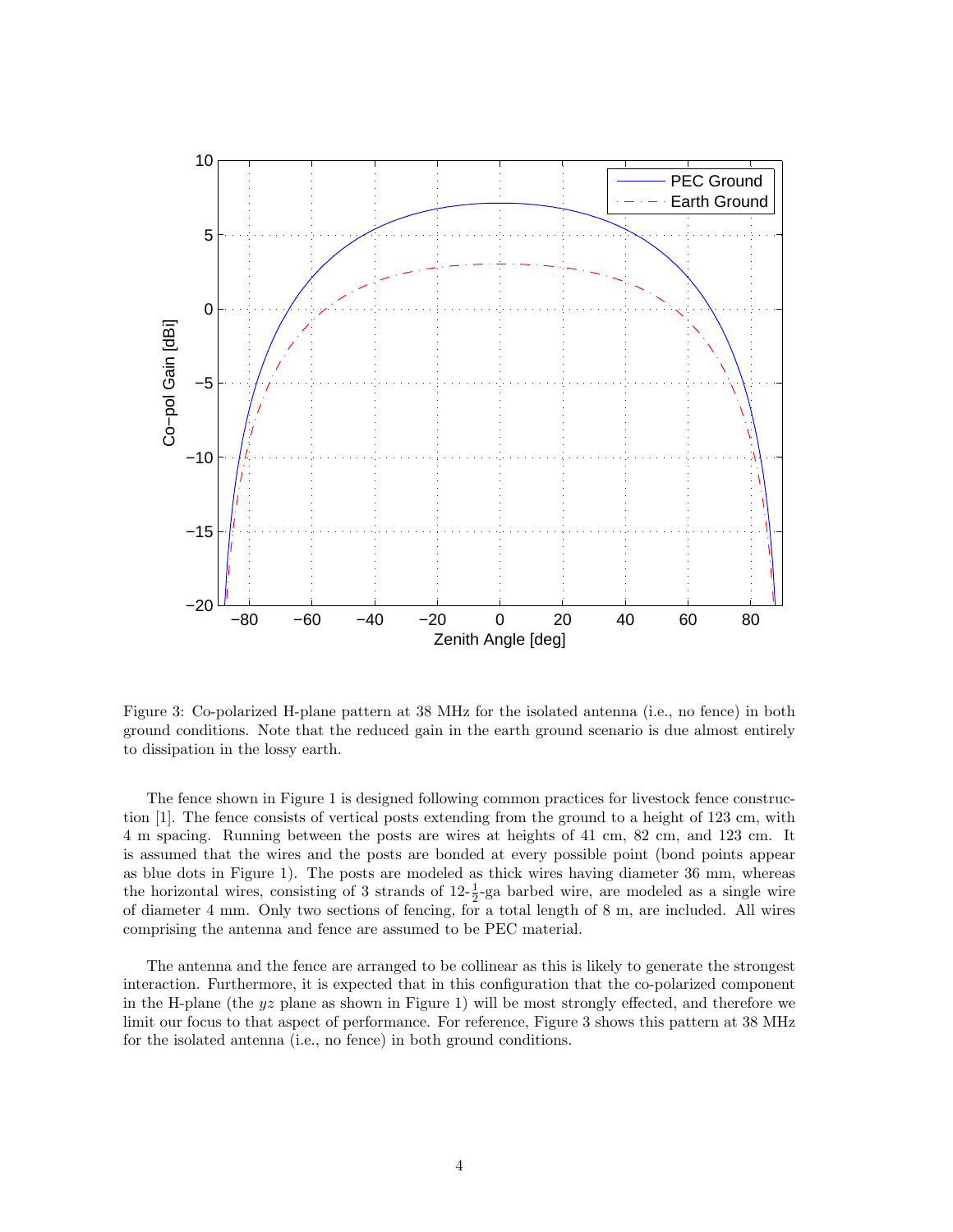| Dist. to       | Posts Touch | Magnitude Diff. | Phase Diff.          |
|----------------|-------------|-----------------|----------------------|
| Fence          | Ground?     | WRT no fence    | WRT no fence         |
| 5 <sub>m</sub> | Yes         | $< \pm 1.0\%$   | $\epsilon$ ±0.5°     |
| 5m             | No          | $< \pm 1.5\%$   | $< \pm 0.8^{\circ}$  |
| $1~\mathrm{m}$ | Yes         | $< \pm 25.0\%$  | $< \pm 15.0^{\circ}$ |

Table 1: Effect of fence on antenna terminal impedance. "Dist. to Fence" is distance along the y-axis between the antenna terminals and the fence. Results are expressed in terms of change with respect to ("WRT") the same scenario without the fence. Results are approximately independent of ground type. Results are evaluated over the range 10–88 MHz; maximum difference is noted.

#### 3 Results

Table 1 summarizes the effect of the fence on the impedance of the antenna. Note that the impact for a fence located 5 m from the antenna terminals ( $\sim$  3.7 m from the edge of the other dipole in a dual-polarized stand) is relatively small. To understand the extent to which the results might be sensitive to the manner of contact between the fence and the ground, the analysis was also conducted with a modified "floating" fence for which the three 41-cm-long wire segments connecting the fence to the ground were removed. As shown in the second row in Table 1, the effect on the impedance was slightly increased, but is still quite small. A final experiment was to move the fence to a distance of just 1 m from the antenna terminals. As might be expected, the impact on the impedance in this case is relatively large.

Figure 4 shows the effect of the fence on the co-polarized H-plane pattern of the dipole at 38 MHz in both ground conditions. Note that fence has a significant effect, introducing a peak ripple on the order of  $\pm 0.5$  dB. The effect is slightly larger in the earth ground case with respect to the PEC ground case.

Figure 5 shows the effect of the fence on the co-polarized H-plane pattern of the dipole at 80 MHz in earth ground conditions, for two cases: one in which the fence is 5 m distant, and another in which the fence is 10 m distant. In the 5 m case, we observe that the ripple introduced by the presence of the fence is both somewhat larger  $(\pm 0.8 \text{ dB})$  and faster than observed in the 38 MHz case. The larger magnitude is probably attributable to the increased efficiency of the fence as a scatterer at 80 MHz, for which the fence is 2.13λ wide by 0.33λ high. Since the ripple rate approximately doubles going from 38 MHz to 80 MHz, it appears to be attributable to a fringing effect between the isolated pattern of the antenna and scattering from the fence. Also note that increasing the distance to the fence from 5 m to 10 m results in  $\sim$  50% reduction in ripple magnitude, but also another doubling of the ripple rate.

Issues which may affect the applicability of these results to the actual situation are as follows. A short section of fence was considered here, whereas the actual fence is of course longer. However, given that the fence appears to be acting as a simple scatterer it seems unlikely that a longer fence will have a dramatically larger or smaller effect. A longer fence might be a more efficient scatterer at lower frequencies, however the vertical dimension in terms of wavelength becomes proportionally smaller and the pattern ripple becomes hard to notice below 38 MHz because the antenna-fence separation becomes small compared to a wavelength. The nature of the attachment between horizontal wires and vertical posts in the fence could possibly be significant. The vertical spacing between wires is always small compared to a wavelength and so is not likely to be a factor, however the horizontal spacing between posts is on the order of a wavelength at the highest frequencies and so could possibly have some impact on the results. Finally, it should be noted that an actual LWA station array consists of many antennas, and the resulting mutual coupling will affect the results. However, it seems unlikely that any of these issues is likely to dramatically change the findings reported here.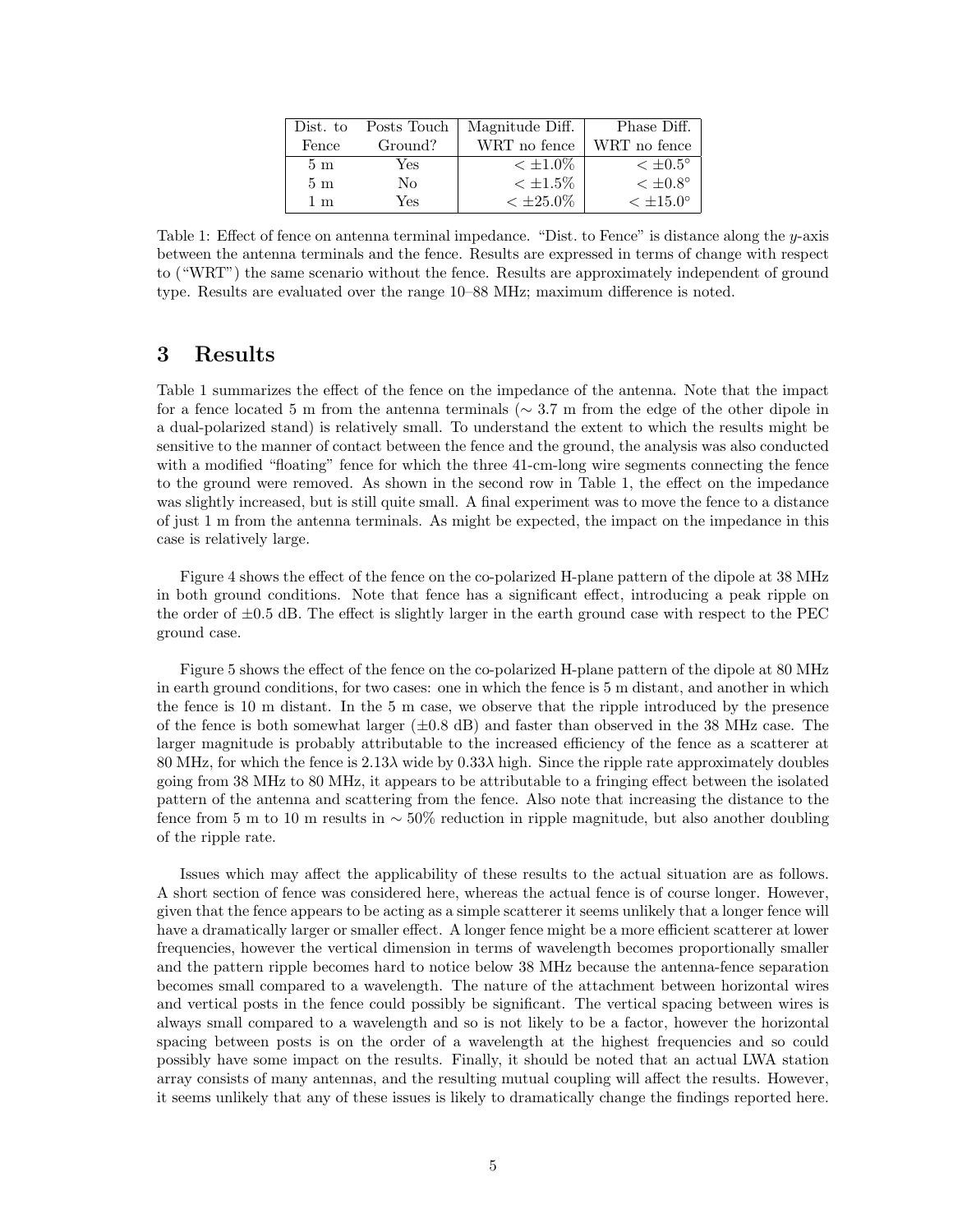

Figure 4: Co-polarized H-plane pattern at 38 MHz in the presence of the fence and for both ground conditions. Result is expressed as the ratio of the result when the fence is present to the result when the fence is absent (as in Figure 3). Fence is 5 m from antenna terminals. The result for a "floating" fence (which is not connected to the ground) is nearly identical.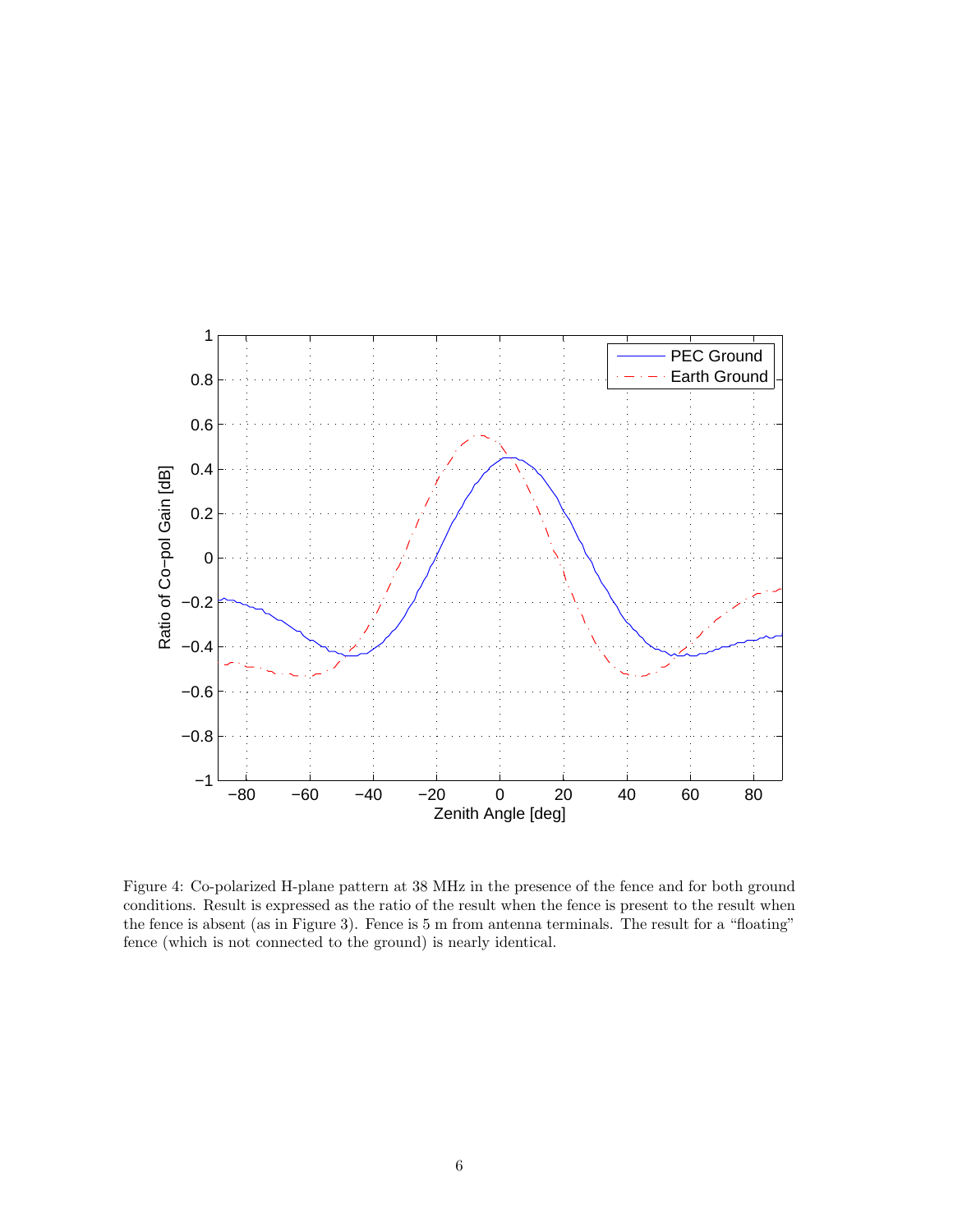

Figure 5: Co-polarized H-plane pattern at 80 MHz in the presence of the fence in earth ground conditions. Fence is 5 m or 10 m from antenna terminals. The result for the "floating" fence (which is not connected to the ground) is nearly identical.